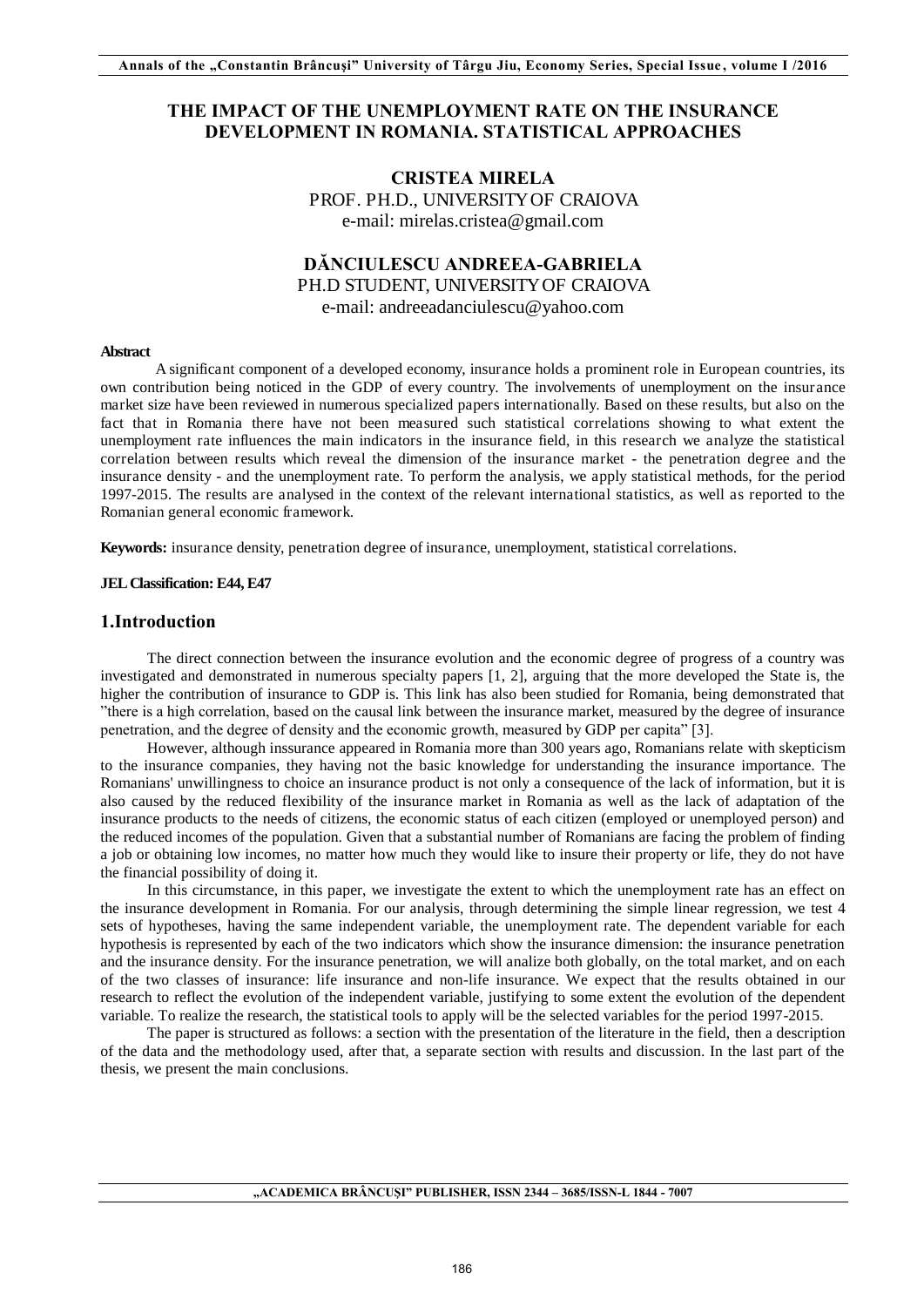### **2.Literature review**

The relationship between the unemployment rate and the insurance business has not been sufficiently exploited, neither in theory nor in practice, although insurance premiums are determined on the basis of several economic indicators, such as the size and population density, the distribution of income, the income per person, the demographic structures, state-owned insurance companies, the size of the public system of pensions etc.

High unemployment rate affects visibly the insurance market, due to the overwhelming pressure on insurance premiums, considered too high for those who do not have sufficient income, being demonstrated that overall profitability of insurance is affected by the high unemployment figures [4]. The analysis of Christophersen & Jakubik [5] referring to the relation between insurance and the principal macroeconomic indicators shows that nominal GDP is an important factor for non-life insurance, while the growth of premiums, for life insurance is affected largely by the unemployment rate.

Bhatia & Jain [6], analyzing the causal connection between insurance and the major macroeconomic indicators in India, found that the level of GDP significantly influences the life insurance insurance premium, obtaining a deep relationship between the insurance density, insurance penetration, and the absolute value of the insurance premium, on the one hand, and GDP per capita, on the other hand. They have demonstrated that the demand of insurance increases with the increase in GDP.

In Romania, the drawing the relation between insurance and the macroeconomic results is still at the beginning, the causal relationship between insurance and unemployment leaving out.

To increase the number of contracts of life and non-life insurance, the population of Romania needs more information on the benefits of insurance [7]. At the same time, in Romania, there is a need for the creation of jobs, which, through educational outreach to the potential insurance policy holders, would contribute to the development of the insurance market.

### **3.Data and methodology**

The data considered in our research are those which measure the insurance size in Romania and the rate of unemployment, as the major macroeconomic indicator, impacting all branch of activity. The **major macroeconomic indicators which reflect the insurance market dimension**, used in the international statistics are: **the insurance penetration degree** in the GDP, determined as the proportion between Gross Written Premiums (GWP) and GDP; and the **density degree**, calculated as the ratio between GWP and the number of the population, which expresses how much the average resident pays over a year to purchase insurance.

On the insurance market in Romania, at the end of 2015, there were 35 insurance companies, of which 20 companies for general insurance (non-life); 8 companies for carrying out only of life insurance; 7 companies for carrying out the two categories of insurance. As such, in the field of life assurance 15 companies were registered, and in general insurance (non-life), 27 insurance companies.

In Romania, **the insurance penetration on the total market,** on the period of 1997-2015, had an increasing trend during the period 1997-2009, from 0.52% to 1.8%, after which it began to decline, with a trend slightly oscilating, reaching the level of 1.24% in 2015, changing the descending trend which has characterized the period from 2012 to 2014 (Figure 1). As regards the life insurance segment, the insurance penetration has recorded very low results, from 0.04% in GDP in 1997, to 0.26%, in 2015. The non-life insurance penetration followed the trend of the total market penetration degree, growing from 0.48% in 1997, to 0.98% in 2015.



### Figure 1. **The evolution of insurance penetration degree for total insurance, life insurance and non-life insurance classes (%)**

Source: Selected and processed data from Annual Reports of SOIRAR, ISC and FSA [8; 9] Note: SOIRAR represents the Supervisory Office of Insurance and Reinsurance Activities from Romania, the first supervisory organism on insurance market after 1990. ISC represents the Insurance Supervisory Commission, which replaced the SOIRAR, in 2001. FSA represents the Financial Supervisory Authority, the current supervisory body of insurance market in Romania, which replaced the ISC in 2013.

#### **"ACADEMICA BRÂNCUŞI" PUBLISHER, ISSN 2344 – 3685/ISSN-L 1844 - 7007**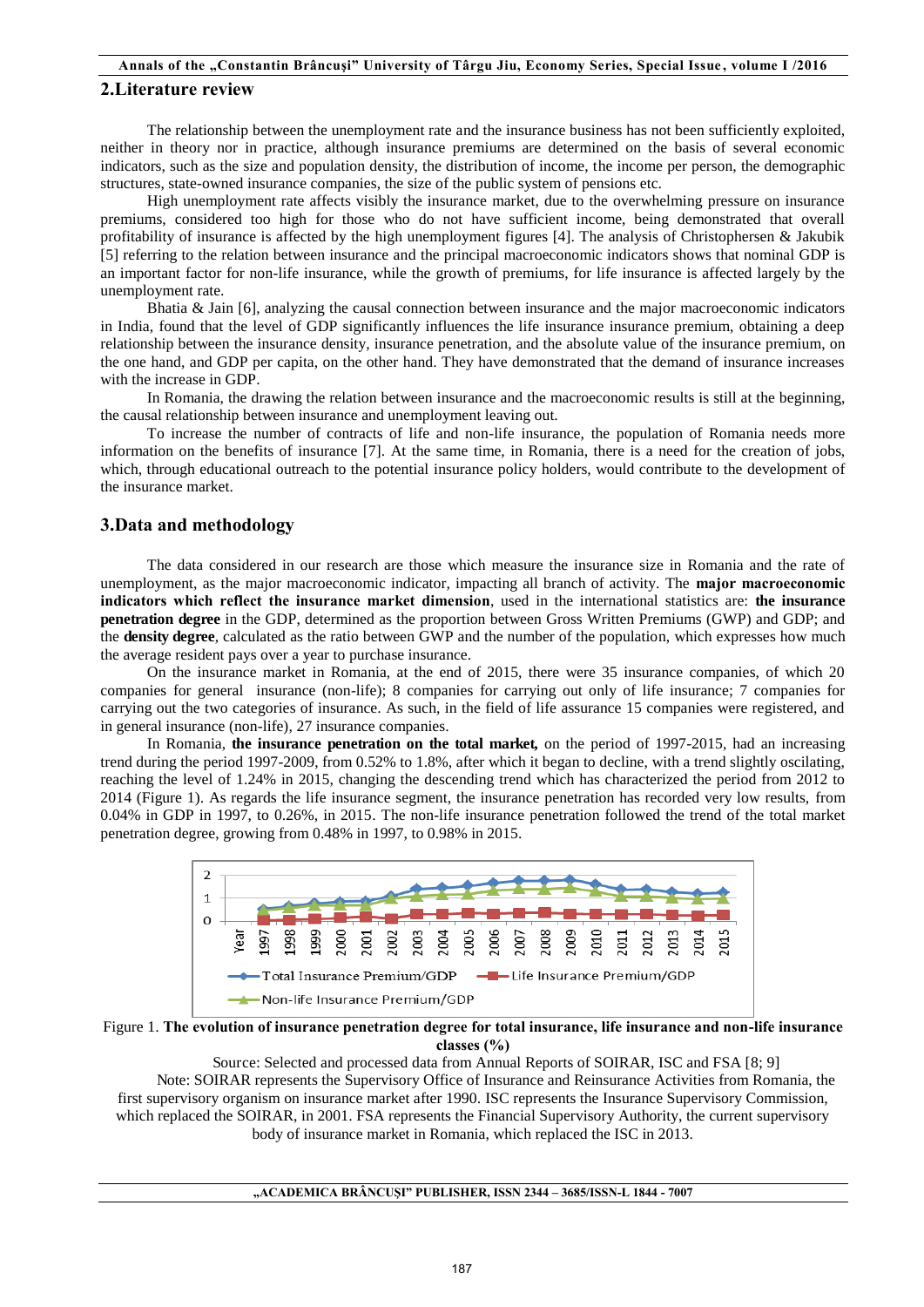**Insurance density in Romania** during the period 1997-2015, has also registered an upward trend during the period from 1997 to 2009, from 5.78 RON per capita, to 435.49 RON per capita, after which it began to decline, reaching 440.41 RON/per capita at the end of 2015 (Figure 2).



Figure 2. **The evolution of insurance density in Romania, period 1997-2015 (RON/capita)** Source: Selected and processed data from Annual Reports of SOIRAR, ISC and FSA [8; 9]

The year 2009 is the year after which the most pregnant effects of the economic crisis started to be felt. The life insurance sector was affected by the economic crisis more than non-life insurance, the population being faced with decreasing living standards, increased unemployment and, last but not least, with decreasing confidence in insurance products.

During the reference period, 1997-2015, the low-ranking **unemployment rate** in Romania was of 4% in the year 2007, and the highest of 11.8% in the year 1999, three times higher than of 2007. In the period 1999-2007, the unemployment rate has known a downward trend (Figure 3). The economic crisis has led to an increase in the unemployment rate as a result of the disappearance from the labour market of a significant number of Romanian The year 2009 is the year after that he began to experience the most pregnant effects of the economic crisis. Life insurance sector was the most affected by the economic crisis than non-life insurance, the population faced with decreasing living standards, increased unemployment and, last but not least, with decreasing confidence in insurance products.



Figure 3. **The evolution of unemployment rate in Romania, period 1997-2015 (%)** Source: Selected and processed data from National Institute of Statistics from Romania – Tempo Online data base [10]

To verify the measure to which the unemployment affects insurance in Romania, we analyze 4 sets of statistical correlations, using simple linear regression. Relying on theoretical dependencies of variables analyzed, and the results obtained in the research literature, we formulate the following **hypotheses**:

**H1**: a significant negative relation there is between the total insurance penetration and the unemployment rate in Romania;

**H2**: a significant negative relation there is between the life insurance penetration and the unemployment in Romania;

**H3**: a significant negative relation is establised between the non-life insurance penetration and the unemployment in Romania;

**H4**: a strong negative correlation there is between the total insurance density and the unemployment in Romania.

For our research, we use the described variables for the period 1997-2015 (19 observations):

 the total insurance penetration, the life insurance penetration, the non-life insurance penetration (Figure 1), respectively the total insurance density (Figure 2), for each of the four hypotheses set out, as dependent variables, the data extracted from annual reports of the Supervisory Office of Insurance and Reinsurance Activities from Romania (SOIRAR), Insurance Supervisory Commission (ISC) and Financial Supervisory Authority (FSA). The insurance penetration is measured as a percentage. The degree of density is expressed in lei/capita, thus we used decimal logarythms for the values of this indicator so that they will not be distorted;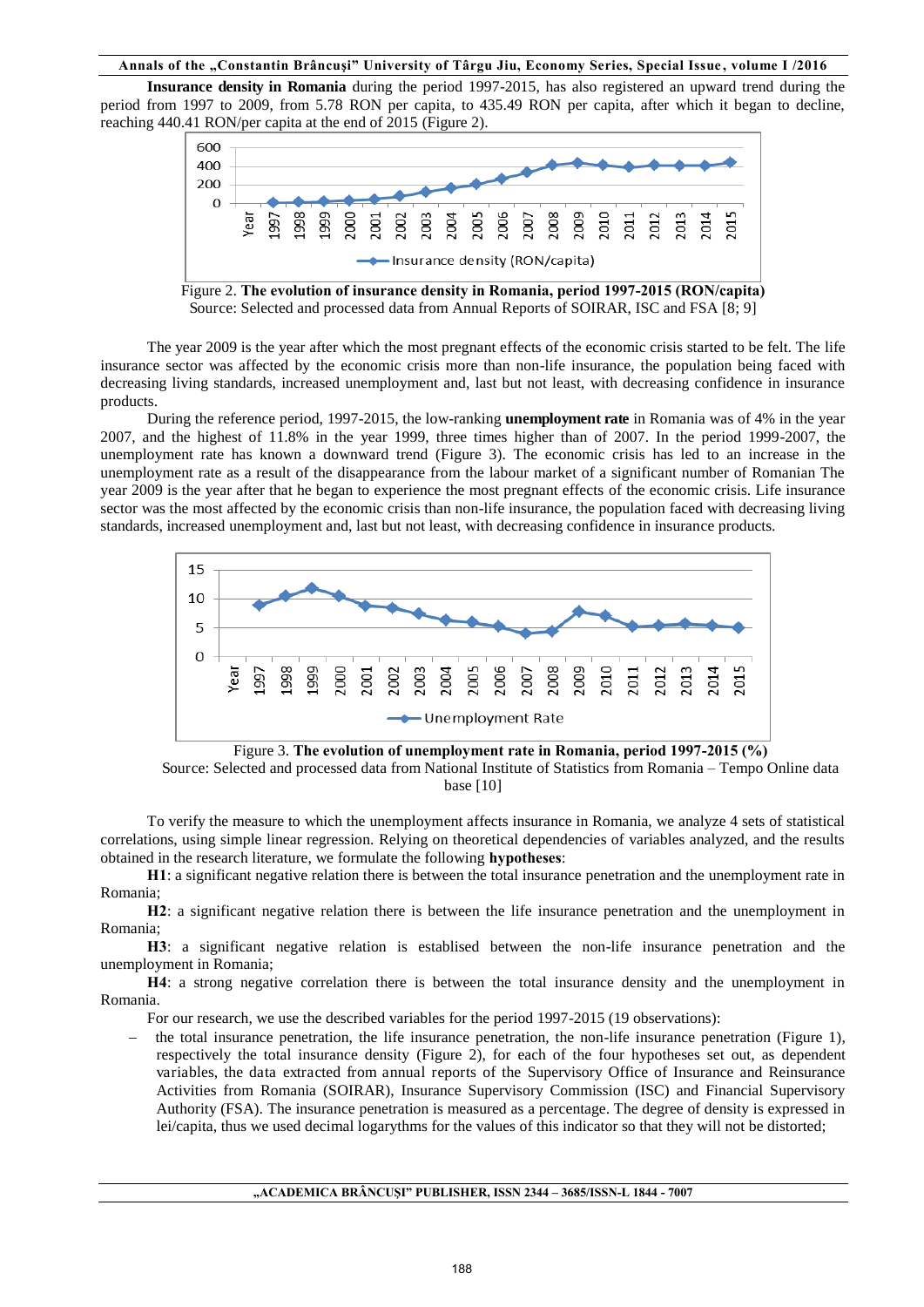the unemployment rate as independent variable for each of the four hypotheses, data extracted from Statistical Yearbooks of National Institute of Statistics from Romania (Figure 3).

The research of the relationship between the variables can be measured through the Pearson correlation coefficient, giving the intensity and correlation sense, as well as globally, applying the equation of simple linear regression, using the SPSS software. For our research, we have a set of 19 annual observations, for the period 1997- 2015.

### **4.Results and discussions**

To verify **the first hypothesis, H1**, the main results of the connection between the dependent and the independent variables are synthesized in Table 1.

#### Table 1. **Model correlation between the total insurance penetration degree and the unemployment rate - Model Summary<sup>b</sup>**

| Model |           | R Square | <b>Adjusted R Square</b> | Std. Error of the<br>Estimate | Durbin-Watson |
|-------|-----------|----------|--------------------------|-------------------------------|---------------|
|       | $1.756$ a | 0.572    | 0.547                    | 0.26448                       | 0.754         |

a. Predictors: (Constant), the unemployment rate

b. Dependent variable: the total insurance penetration degree

The interpretation of the model of linear correlation is: the independent variable entered into the model, with the correlation coefficient (R) of 0.756 and a determination report (R Square) of 0.572. The Durbin-Watson coefficient (0.754) is below the threshold of 1.5, which means that the model is confirmed. As a result of these, the fluctuation of 57.2% of the total insurance degree is enlightened by the fluctuation of the unemployment rate.

Linear regression coefficients for H1 are shown in Table 2.

#### Table 2. **The regression coefficients of the correlation between the total insurance penetration degree and the unemployment rate<sup>a</sup>**

| Model |                   |          | <b>Unstandardized Coefficients</b> | Standardized<br>Coefficients |          | Sig.  |
|-------|-------------------|----------|------------------------------------|------------------------------|----------|-------|
|       |                   |          | Std. Error                         | Beta                         |          |       |
|       | (Constant)        | 2.206    | 0.204                              |                              | 10.821   |       |
|       | Unemployment rate | $-0.132$ | 0.028                              | $-0.756$                     | $-4.765$ | 0.000 |

Analyzing the results in Table 2, we allow acceptance of the hypothesis that there is a significant correlation between the variables analyzed, because Sig has the value 0 (under the threshold of 0.05).

Based on the calculated coefficients in column B of Table 2, the equation of linear regression is presented in equation 1.

$$
Y = -0.132 \times X_1 + 2.206 \tag{1}
$$

where:

Y – the total insurance penetration degree;

 $X_1$  – the unemployment rate.

The interpretation of the linear regression equation (equation 1) reveals that, based on the data analyzed for the period 1997-2015, for a short period of time, there is the following correlation: if the unemployment rate increases by one percentage point, the level of insurance penetration drops by 0.132%.

Therefore, hypothesis H1 is verified in its entirety, meaning that significant negative relationship exists between the total insurance penetration and the unemployment in Romania, however, given the small size of the sample (19 observations), the result must be regarded with caution.

In the same manner, we proceed to the verification of the H2, H3 and H4 for which we obtain the following results:

- for H2 (Table 3 and Table 4 from Apendices): correlation coefficient (R) is 0.809; R Square is 0.655, whence the higher effect of the unemployment on life insurance, compared to the total insurance market. Sig has the value 0, the coefficient B of the linear regression equation is - 0.039. If the unemployment rate increases by one percentage point, the life penetration degree decreases by 0.039%. Confronting with the influence of the unemployment over the total insurance market penetration, we observe that the unemployment influences to a lower degree the life insurance penetration. Consequently, the H2 is accepted, since a significant negative relationship is established between the life insurance penetration and the unemployment in Romania, under the same caution regarding the small size of the sample;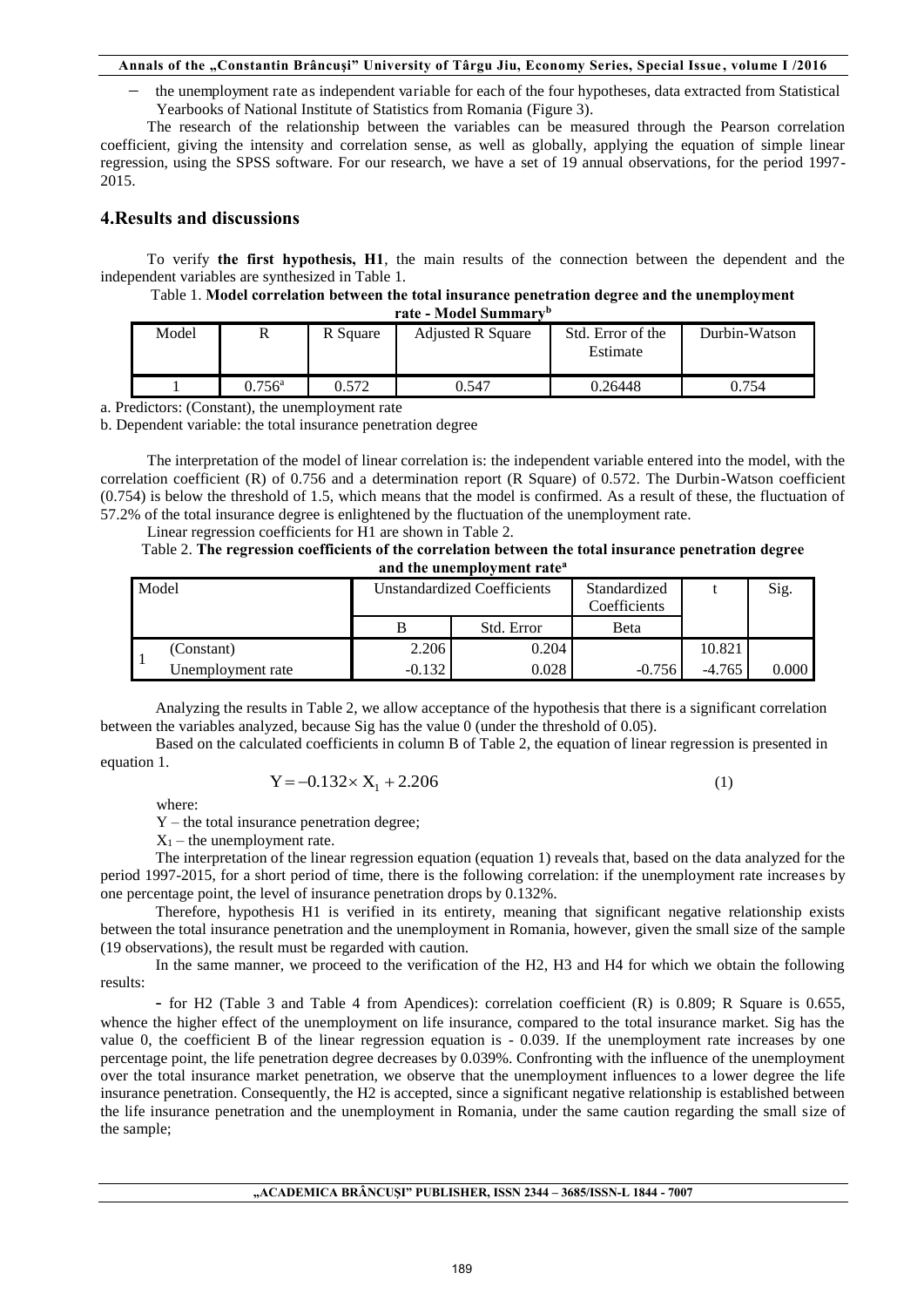- for H3 (Table 5 and Table 6 from Apendices): the correlation coefficient (R) is 0.716, R Square is 0.513, resulting in a medium influence of the unemployment over the non-life insurance, but less intense compared to the total insurance market and the life insurance penetration. Sig has the value of 0.01 (below the threshold of 0.05), the coefficient B from the linear regression equation is 0.093, meaning that if the unemployment rate increases by one percent, the non-life penetration degree drops with 0.093%. Confronting with the influence of the unemployment over the total insurance penetration, we also observe that the unemployment influences to a lower degree the non-life insurance penetration, and to a greater measure than the life insurance penetration. Consequently, H3 is also accepted, since a significant negative relation is established between the non-life insurance penetration and the unemployment in Romania;

- for the last hypothesis, H4 (Table 7 and Table 8 from Apendices): the correlation coefficient (R) is 0.840, R Square is 0.706, which show the large influence of the unemployment on the life insurance density, with a quota of 70.6% in changes of insurance density, on the account of the unemployment rate. Sig is 0 (zero), the coefficient B from the linear regression equation is -0.228, which means if the unemployment increases by one percent, the insurance density drops with 0.228%. Confronting with the influence of the unemployment on the total insirance penetration, we notice that the unemployment influences to a higher extent the insurance density, indicator that is linked to the purchasing power of the population. Therefore H4 is also accepted, as there is a strong negative connection between the density insurance and the unemployment in Romania.

## **5.Conclusions**

Correlating the variables which express the insurance market dimension and the unemployment, applying statistical method, on a 19-year period, namely 1997-2015, we summarize that, a significant negative relationship is establised between the indicators which show the dimension of the insurance market (the insurance penetration for total market, life and non-life classes, and the insurance density) and the unemployment rate provided that, taking into account the small size of the sample (19 observations), the result must be regarded with caution.

The conclusion is that **when the unemployment increases, the insurance contribution to the GDP and insurance density decrease**. The conclusion is similar to those obtained at international level. Out of the four dependent variable analyzed, **the unemployment influences the insurance density the most** (with 70.6% in changes of insurance density). Considering the peneration insurance, the unemployment has a greater influence on the non-life insurance as the life insurance. The result is contrary to those obtained in the literature of other countries, which shows the higher influence of unemployment over life insurance.

Assessment and knowledge of these connections which are established between the dimension of the insurance market and the unemployment supports the relaxation of insurance in Romania, according to the income and financial possibilities of Romanian citizens, while the labour market of Romania "is very vell described by the employmentunemployment dynamics over the time period". [11]

Even if the incomes increase, the mentality of the Romanians regarding the benefits of life and non-life insurance will not change without insurance promotion campaigns and awareness of their usefulness among citizens, since "an advertising reaching a potential buyer while the buyer is seeking information will have greater impact" [12]. Re-evaluation of the distribution channels of insurance and improvement of the promotion and efficiency system and will cause an increase in insurance contracts. On the same time, to avoid a high unemployment rate, especially for the young people, there are a lot of ways to provide them knowledge for new business opportunities [13; 14], avoiding the risk of bunkruptcy [15, 16], and conducting market research for marketing analysis [17; 18; 19]. "The development of the financial system and the economy as a whole has led to powerful expansion of the market of credit derivates" [20], thus all the implications from the unemployment and insurance size have a high impact on the public debt [21] and on the avoidance of financial crisis [22].

### **6. Bibliography**

[1] **Arena, M.**, Does Insurance Market Activity Promote Economic Growth? A Cross-Country Study for Industrialized and Developing Countries, World Bank Policy Research Working Paper 4098, December 2006;

[2] **Outreville, J.F.**, The Economic Significance of Insurance Markets in Developing Countries, The Journal of Risk and Insurance, Vol. 57, No. 3, 1990, p. 487-498;

[3] **Cristea, M., Marcu, N., Cârstina, S.**, The Relationship between Insurance and Economic Growth in Romana Compared to the Main Results in Europe – A Theoretical and Empirical Analysis, Procedia Economics and Finance, no. 8/2014, p. 232;

[4] **Dorofti, C., Jakubik, P.**, Insurance Sector Profitability and the Macroeconomic Environment, European Insurance and Occupational Pensions Authority (EIOPA), 2015, p. 59;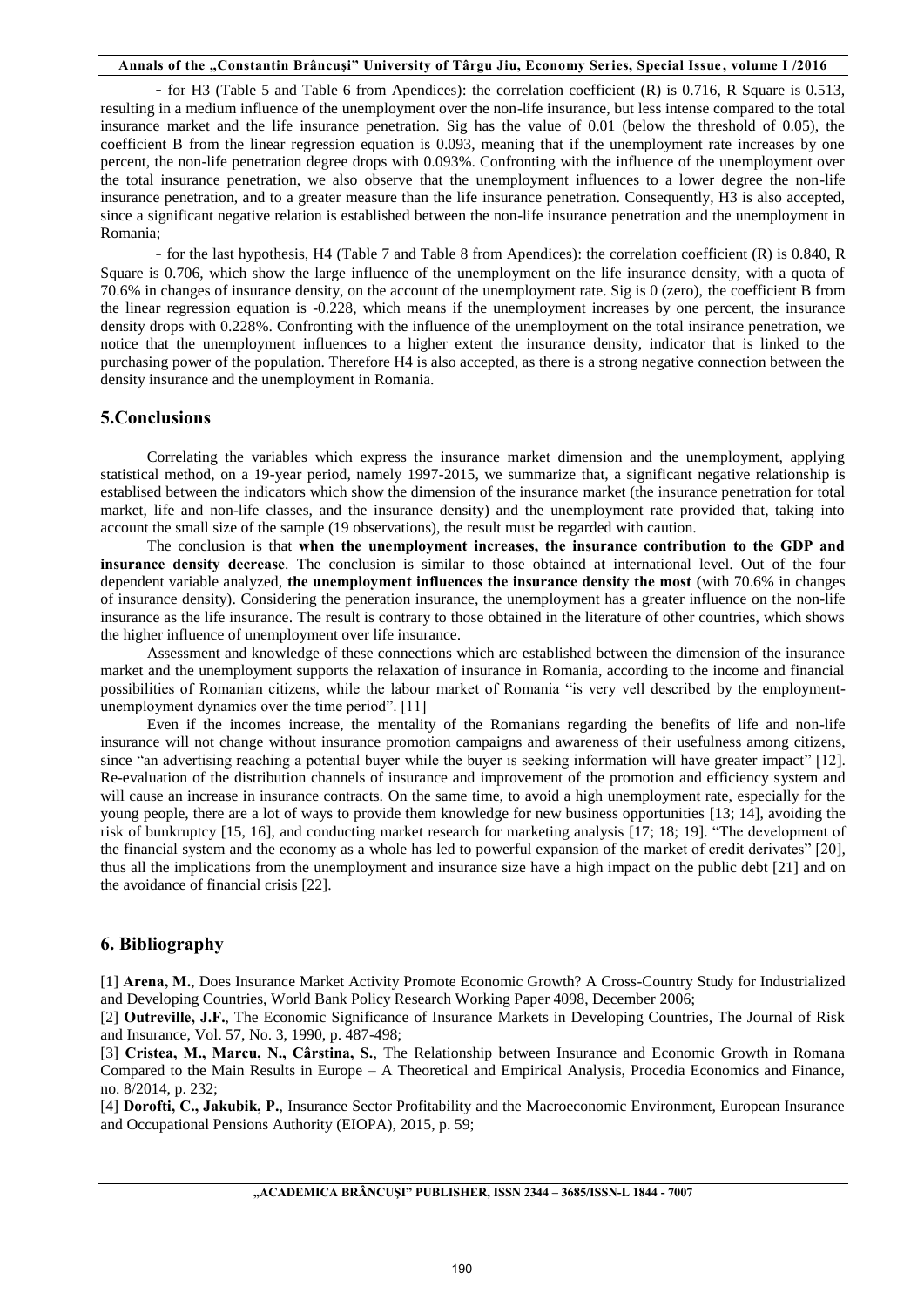[5] **Cristophersen C., Jakubik, P.**, Insurance and the Macroeconomic Environment, EIOPA, Financial Stability Report, 2014, pp. 10-11;

[6] **Bhatia, B.S., Jain, A.**, Relationship of Macroeconomic Variables and Growth of Insurance in India: A Diagnostic Study, International Journal of Advanced in Management and Economics, vol. 2, Issue 6, 2013, p. 53.

[7] **Cristea, M., Dracea, R., Tomescu, I**., The economic significance of insurance market. Statiscal study in Romania, Metalurgia international, vol. XIV, special issue no.16/2009, pp. 131-137

[8] **Insurance Supervisory Commission, ISC**, 2001-2012, Reports on the Romanian insurance market and insurance supervision, Bucharest

[9] **Financial Supervisory Authority – Insurance Sector, FSA**, Annual Reports, 2013-2014, preliminary data of 2015, Retrieved from [http://asfromania.ro/en/publications/annual-report/asf-annual-report;](http://asfromania.ro/en/publications/annual-report/asf-annual-report)

[10] **National Institute of Statistics from Romania – Tempo Online data base**, Retrieved from <http://www.insse.ro/cms/en>

[11] **Marcu, N., Meghisan, G-M., Ciobanu M-C.,** Research on Romanian Market Dynamics, Revista de Chimie, 66, no. 9, 2015, pp. 1540-1544

[12] **Girboveanu, S-R., Craciun, L., Meghisan, G-M.,** The role of advertising in the purchase decision process, Analele Universitatii din Oradea, Stiinte Economice, TOM XVII, IV, 2008, pp. 897-902

[13] **Bușe, L., Siminică, M., Cîrciumaru, D., Marcu, N.,** Analiza economico-financiară a firmei, Craiova, Romania: Sitech Publishing House, 2007

[14] **Cîrciumaru, D., Siminică, M., Marcu. N.,** A study on return on equity of Romanian industrial companies, Annals of University of Craiova, Economic Sciences Series, no.38/2010, pp. 38-46

[15] **Siminica, M., Marcu, N., Bandoi, A.**, The development of a bankruptcy prognosis model regarding Romanian companies between theory and practice. Revista Metalurgia International, vol. XIV, special issue no.7/2009, pp. 114- 117

[16] **Marcu, N., Sitnikov, C.**, The new risk imperative-an enterprise wide approach, Revista Metalurgia International, vol. XIV (2009), pp.54-60

[17] **Meghisan, G-M., Meghisan, F.,** [Marketing study regarding Romanian consumers behavior towards fast-food](https://scholar.google.ro/citations?view_op=view_citation&hl=ro&user=Q70-npoAAAAJ&citation_for_view=Q70-npoAAAAJ:kNdYIx-mwKoC)  [products,](https://scholar.google.ro/citations?view_op=view_citation&hl=ro&user=Q70-npoAAAAJ&citation_for_view=Q70-npoAAAAJ:kNdYIx-mwKoC) Procedia Economics and Finance, Vol. 3, 2012, pp. 397-402

[18] **Stancu, I., Meghisan, G-M.,** Marketing study regarding consumers behavior towards the Auchan hypermarkets from Romania, Procedia Economics and Finance, vol. 3, 2012, pp. 502-508

[19] **Meghisan G-M.,** Strategies on the mobile telecommunications market from Romania, Shaker Verlag, Germany, 2012

[20] **Hurduzeu, G., Musetescu, R. C., Meghisan, G. M.,** Financial market reaction to changes in the volatilities of CDS returns, Romanian Journal of Economic Forecasting, XVIII, (3), 2015, pp. 152-165

[21] **Marcu, N., Meghisan, M.**, The Need for Public Debt Management in the Context of Sustainable Development within the European Union, Conference Proceedings "European Integration - New Challenges", 27-28 May 2011, Oradea, Romania, pp. 365-371

[22] **Cristea, M., Dracea, R., Marcu, N.**, The direction of Financial Sector Involvement in Overcoming Crisis: Case Study in Romania, African Journal of Business Management, Vol. 4 Nov. 2010, No. 15, pp. 3356 – 3365